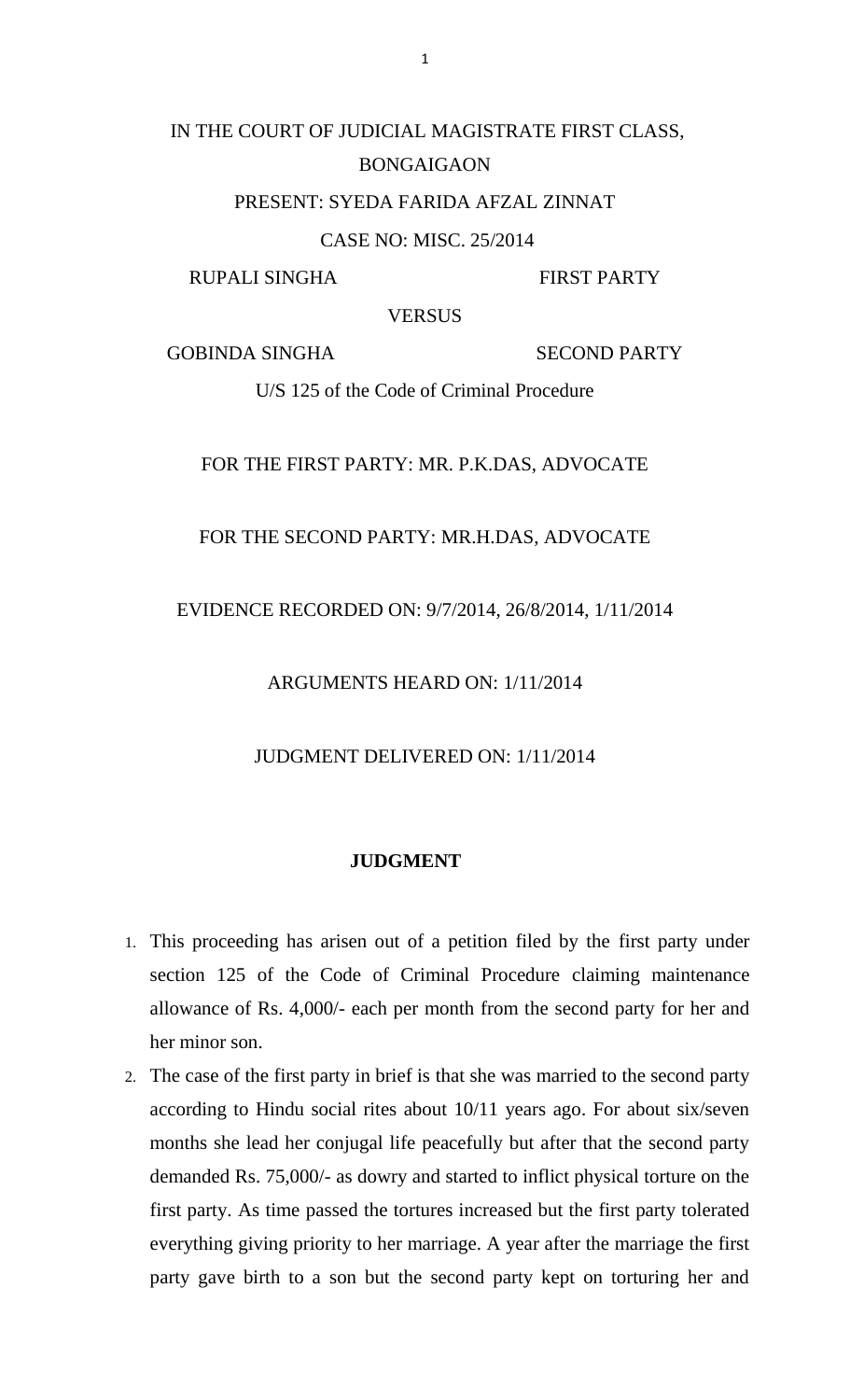unable to bear the tortures, the first party had to leave her matrimonial home and take shelter at her paternal house.

- 3. It is the case of the first party that the second party has not provided her and her son with any maintenance after they left his house. It is also pleaded that the second party has kept relation with various women and at present he has married a woman named Dharitri Singha and is leading his conjugal life with her. The second party is an employee of Railways and he earns about Rs. 20,000/- per month and the first party has no source of income and hence the first party has prayed for maintenance of Rs. 4000/- each per month for her and her son.
- 4. It is also pleaded that the first party had instituted a case for maintenance being Misc. 18/2013 but she could not take steps because of her illness and so the case was dismissed and as she was physically weak there was delay in filing this case.
- 5. The second party contested the case by filing written statement denying all the allegations made in the petition. It is submitted by the second party that the previously instituted case for maintenance was dismissed as the first party did not show up without any reason and hence this case is not maintainable now.
- 6. It is also pleaded that the first party has left her matrimonial home without any reason and is avoiding her responsibilities towards he matrimonial home and so she s not entitled to claim maintenance. The second party denied ever demanding any dowry from the first party.
- 7. It is alleged by the second party that the first party is an extremely jealous and envious woman and she does not pay attention to her household affairs for which the old mother of the second party has to look after cooking and the second party also cannot pay attention to his job and in the event of making any comments regarding her such indiscretions, the first party used to quarrel and leave her matrimonial home and finally on 1/12/2011 she left the matrimonial home. Although she came home after the intervention of elderly people of society but she again left home on 10/12/2011.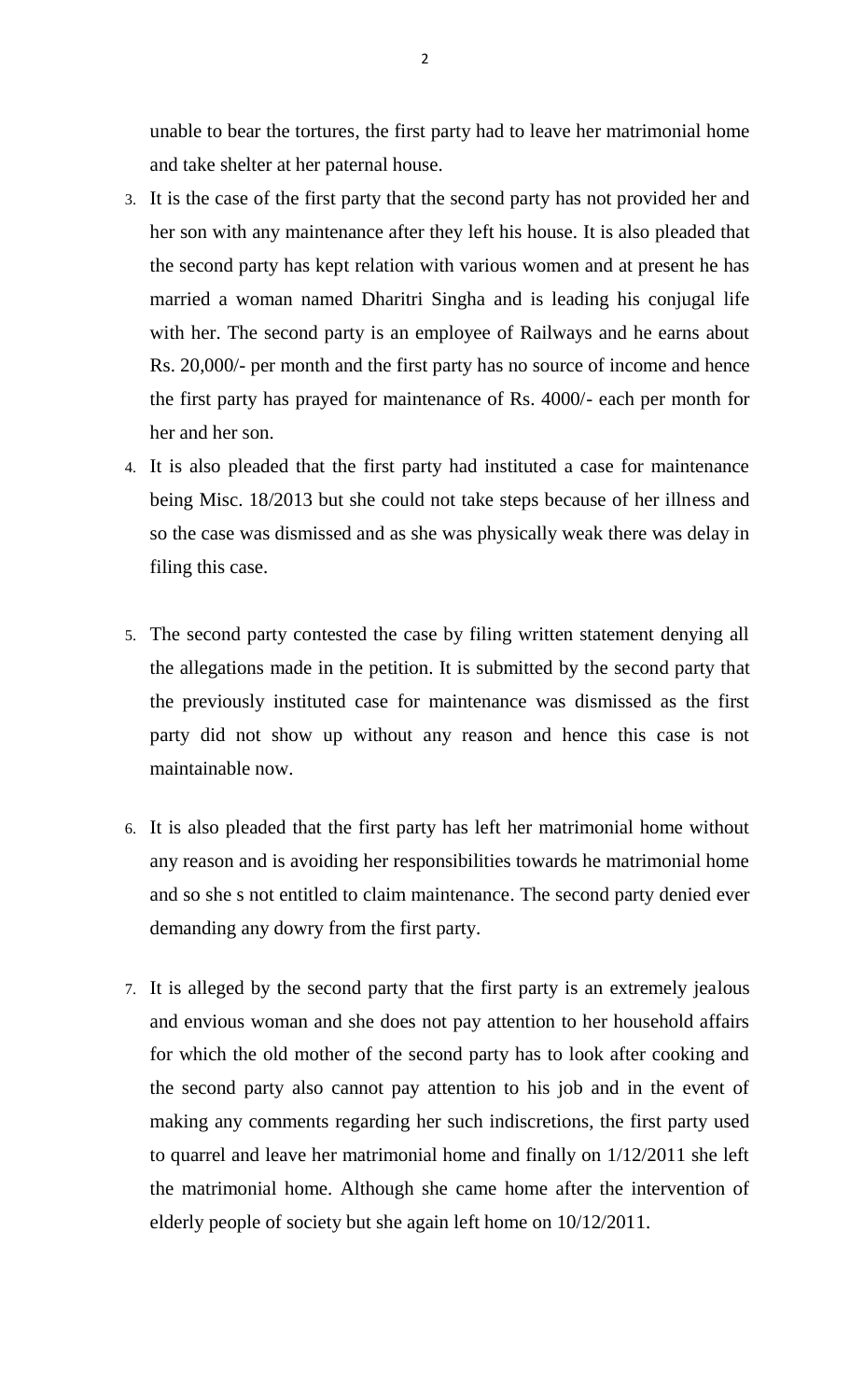- 8. It is also alleged by the second party that the first party suffers from inferiority complex and she doubts the first party of having illicit relationship with any lady he speaks to. The second party denied that he married another woman but he admitted that he has kept a woman to look after him and his mother.
- 9. Second party stated that he draws much less than Rs. 20,000/- per month and that he is willing to pay Rs. 2000/- per month to his son Dipjyoti Singha. The second party has also stated that he has filed a petition for judicial separation under section 10(1) of the Hindu Marriage Act, 1955 against the first party in the Court of Hon'ble Sessions Judge, Bongaigaon, being T.S (M) 23/2014.
- 10. Upon perusal of the pleadings the following points are taken up for consideration:
	- 1) Whether the first party has got any just and reasonable ground for living separately from the second party?
	- 2) Whether the second party having sufficient means neglected or refused to maintain the first party?
	- 3) Whether the second party has got the ability to give maintenance to the first party?
	- 4) Whether the first party is entitled to get the maintenance as prayed for?
- 11. In support of her case the first party adduced the evidences of three witnesses and the second party examined himself as well as another witness. I have gone through the arguments put forward by the learned counsels of both sides and gone through the Evidence on Record.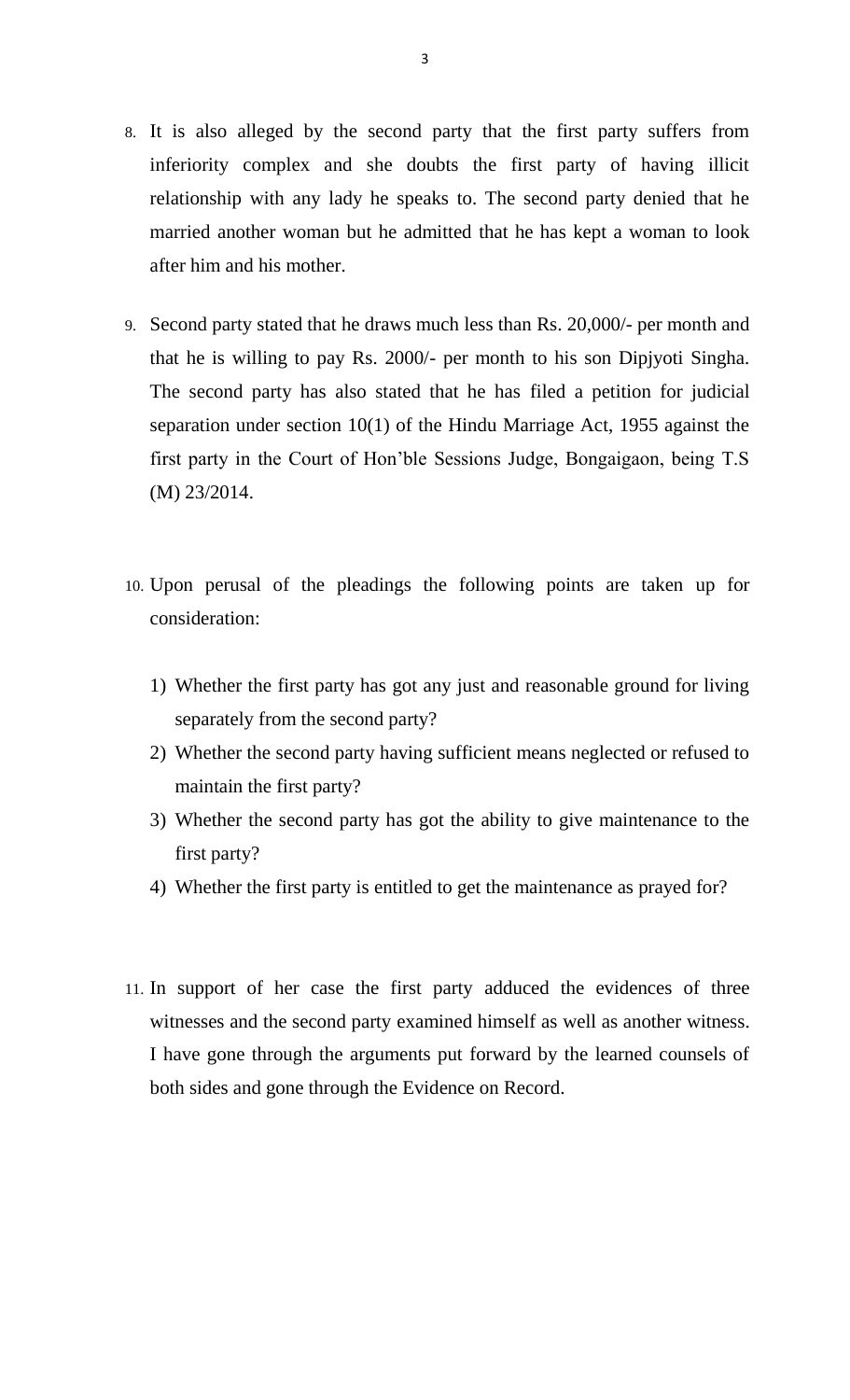#### 12. DISCUSSION ON EVIDENCE, DECISION AND REASONS THEREOF:

# **POINT NO.1:**

- 13. From the pleadings of the parties as well as the evidence adduced by them it is evident that the second party never disputed the status of the first party to be his legally wedded wife. First party as PW1 stated that she was married to the second party about 10/11 years ago and after about 6/7 months of their marriage the second party started torturing her in demand of Rs. 75,000/-. That, about two years ago the second party drove her out of his house after assaulting her physically and he entered into second marriage after driving her out of her matrimonial home.
- 14. During her cross examination PW1 stated that her husband has a son with Dharitri Singha and he also has illicit relation with women named Shefali and Monica.
- 15. PW2 Deepali Ray stated that the second party demanded dowry of Rs. 75,000/- after marriage and on their inability to give dowry the second party tortured the first party physically. She also stated that the second party brought women home and stayed with them in closed room in presence of the first party. She also stated that about two years ago the second party drove the first party and her son away from his home.
- 16. During cross examination the PW2 affirmed that the second party used to assault the first party brutally in front of her but she cannot remember the dates.
- 17. PW3 Hariprasad Dihidar is the brother of the first party and he stated that after Rupali i.e. the first party gave birth to her son the second party started pressurizing them for dowry and when they could not give dowry the second party started torturing the first party physically. He stated that about  $2 \frac{1}{2}$  -3 years ago the second party drove the first party away from his house and at present he is living with a woman called Dharitri Singha and he also has a baby from her.
- 18. During cross examination PW3 stated that the second party often assaulted the first party and when the second party tortured her physically she used to come to her paternal home. He also stated that the second party tortured so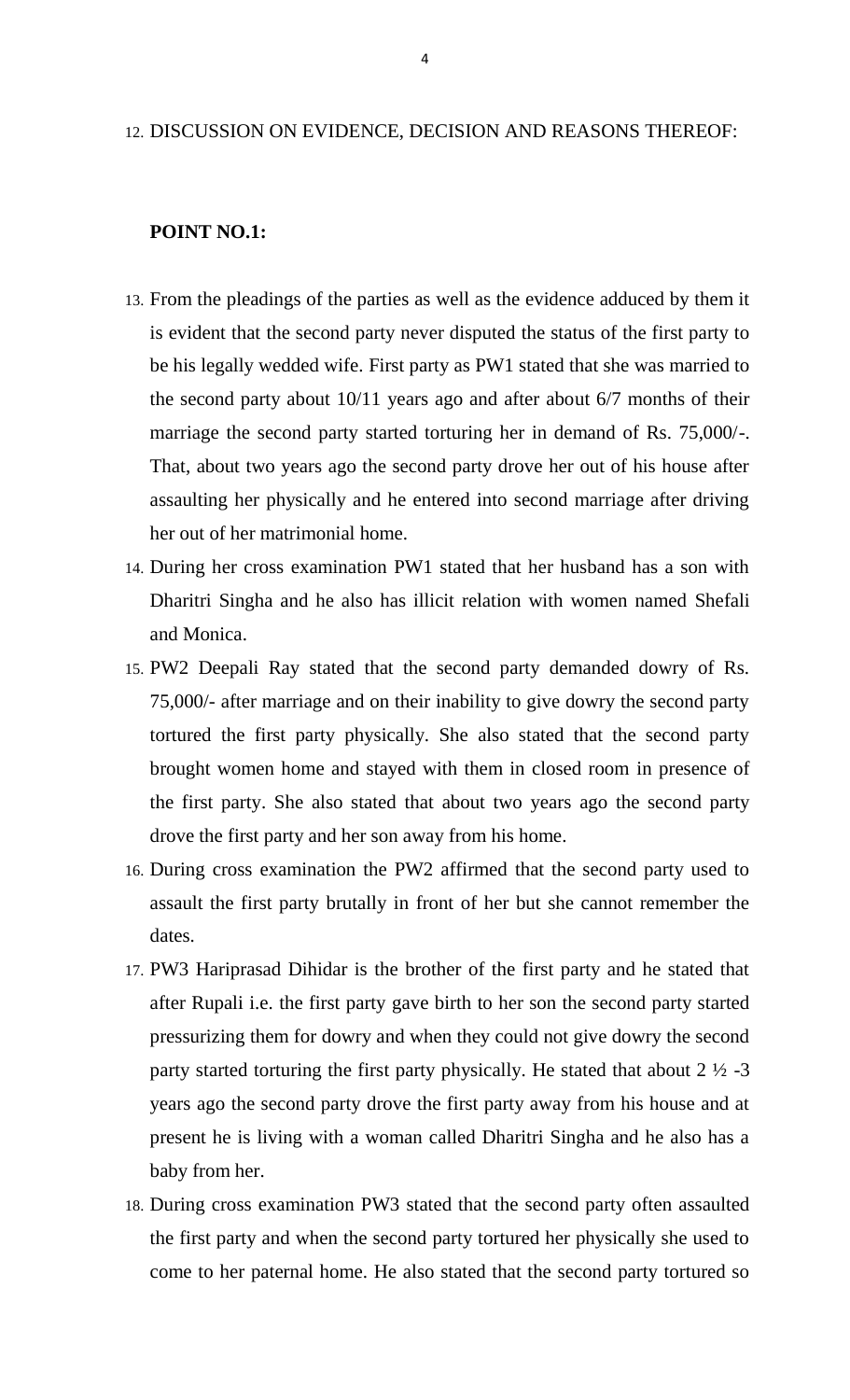much that it was impossible on the part of the first party to stay in her matrimonial home.

19. DW1 raised the plea that the first party left her matrimonial home on her own volition because of her jealous and envious nature. Again DW2 stated that the first party took shelter at her paternal home because of some family trouble but he stated that he does not know what the problems were between the parties. The evidence of DW1 does not inspire confidence as his claims are not founded on any believable basis. Although the second party denied having any illicit relationship with the maid servant Dharitri Barman but from the admission of DW1 and DW2 it has been established that the second party has physical relation with the woman in his house whom he claims to be a maid servant and he also has fathered her son.

Thus from the evidence adduced by the witnesses there remains no doubt that the first party had to leave her matrimonial house because of the nature of the second party and his tortures on the first party. In such a situation it cannot be said that the first party left the matrimonial house without any reasonable and justifiable ground. So it is held that the first party has got just and reasonable ground for living separately from the second party. Accordingly this point is decided in favour of the first party.

#### **POINT NO.2:**

- 20. According to the first party (PW1) since she left the house of the second party he neither enquired about her nor provided her any maintenance. Her evidence is fully supported by PW2 and PW3. According to the PW1 the second party draws monthly salary of more than Rs. 20,000/-. DW1 has himself admitted that he has not provided maintenance to his son and wife and he has also submitted a computer generated salary slip which shows that the second party draws net salary amounting to Rs. 18,756/- per month after deduction from the gross salary of Rs. 29,674/-.
- 21. So it comes out that the second party has sufficient means to maintain the first party. Thus the failure of the second party to provide maintenance to the first party clearly establishes that he having sufficient means neglected to maintain the first party. This point is decided in favour of the first party.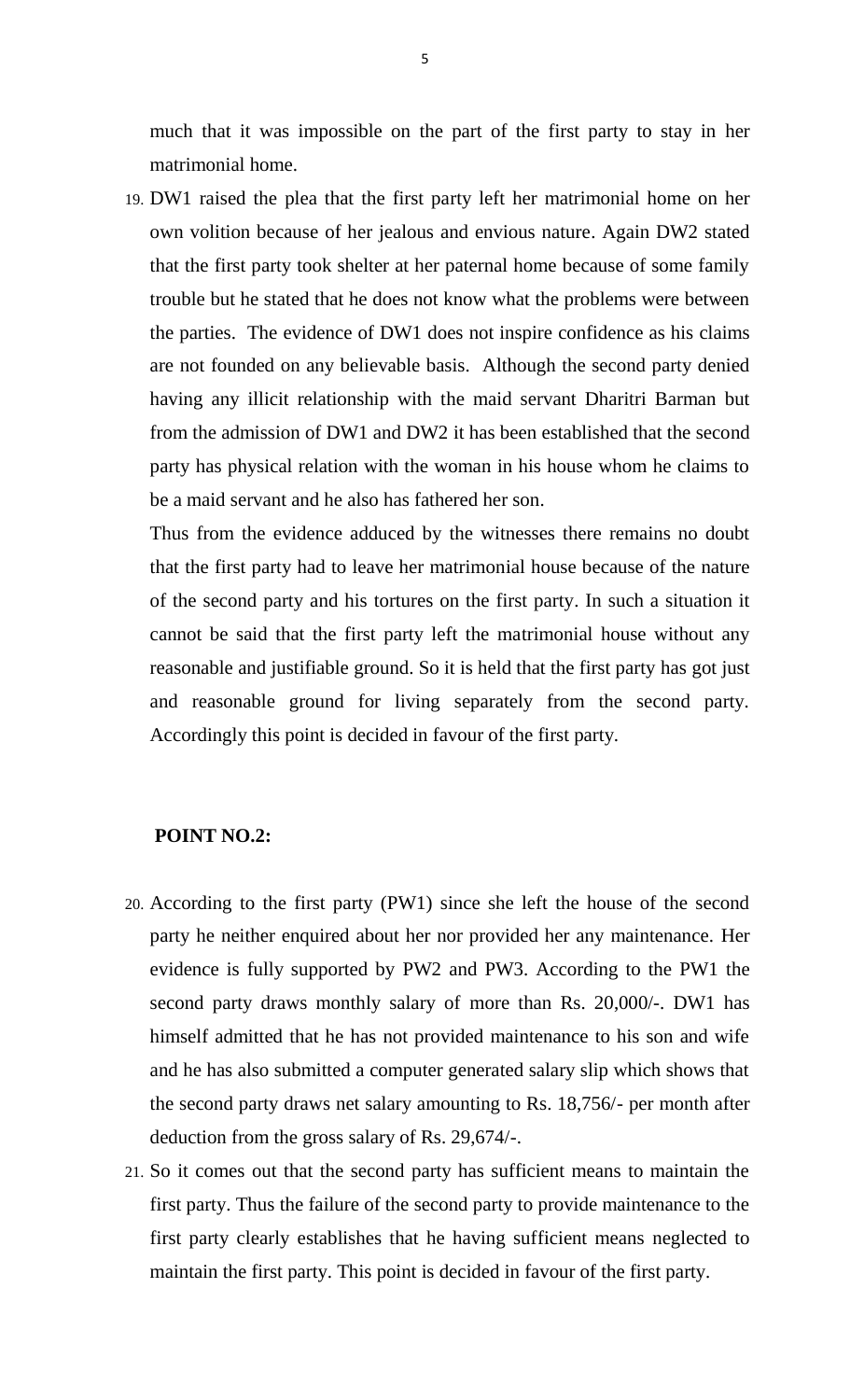#### **POINT NO. 3:**

22. The second party has submitted his salary slip which shows that the second party has a handsome source of income and the first party admittedly has no income of her own. Although the second party as DW1 stated that he has to look after his mother but during cross examination he admitted that his father was an employee of Railways and his mother gets family pension after his father's death. The second party is an able bodied person and is of sound health. Hence he has the ability to maintain his wife and son. This point is also decided in favour of the first party.

## **POINT NO. 4**:

- 23. The second party as DW1 has stated that after a few years of their marriage the first party started misbehaving him and she used to take all his money and she used to go to her brother's house after quarrelling on minor issues. He also stated that in her absence he had to face problems because he had to go to office without eating anything when she was not there. The evidence of the DW1 itself shows that during her stay at her matrimonial home the first party did all kinds of domestic works and this is the reason why the second party faced problems during her absence. Therefore, in my considered opinion, the allegations on the first party that she was not interested in doing household works and the mother of the second party did all the works is a false and frivolous accusation which is not even supported by the mother of the second party who could have testified in support of her son.
- 24. In view of the discussions and decisions made hereinbefore it is held that the first party is entitled to get maintenance from the second party. But as regards the quantum of maintenance allowance it is to be noted that the son of the parties is residing with the first party. The first party is staying alone. Moreover, it is the primary duty and responsibility of the husband to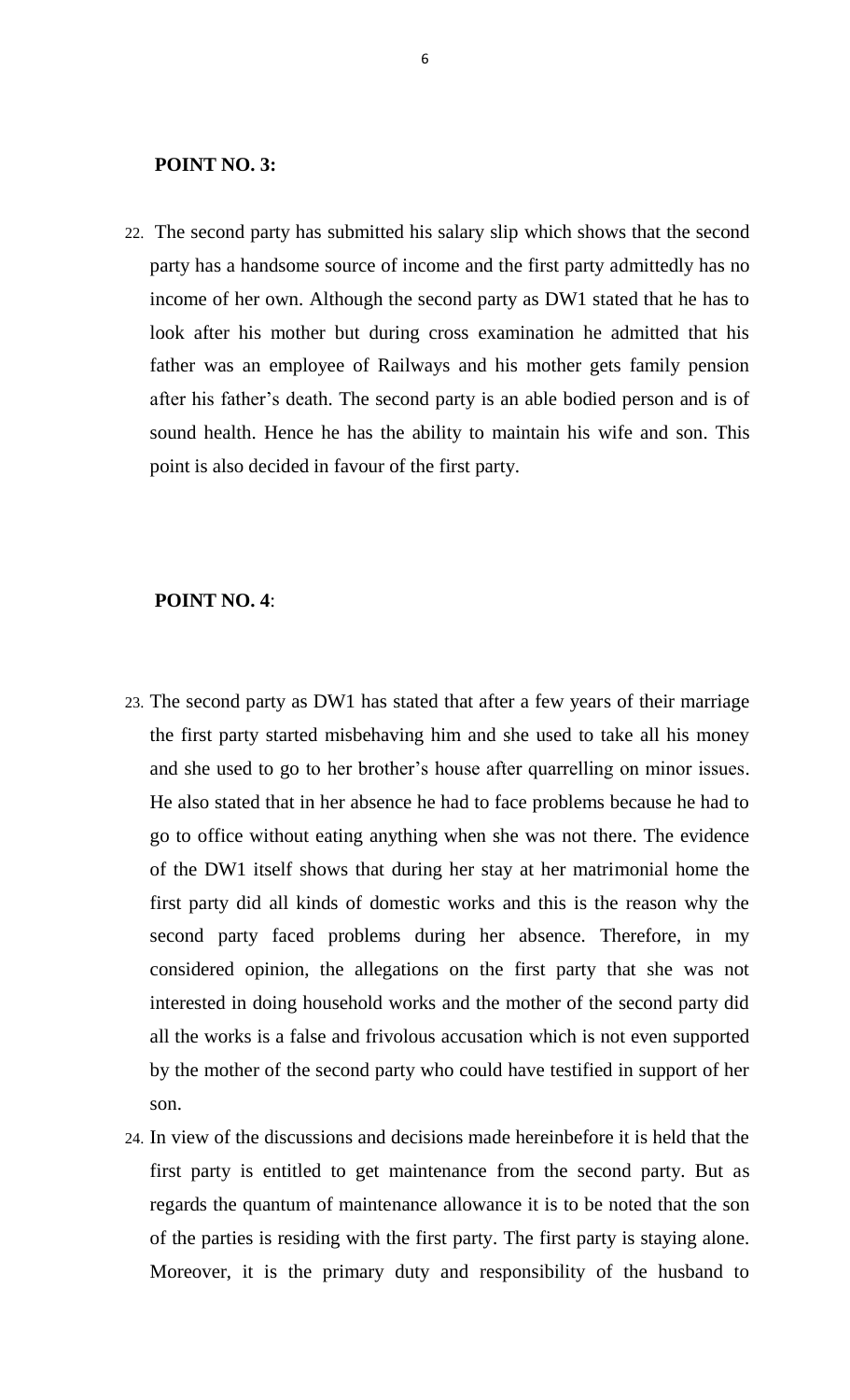maintain his wife in the manner in which the wife was accustomed to live before she is made to leave her matrimonial home because of a second marriage by the husband or because of his illicit relationship. Hence in my considered opinion a monthly allowance of Rs. 4000/- to the first party and a monthly allowance of Rs. 3000/- to the minor son would be sufficient to meet the necessities of the first party and her son.

#### **Order**

In the result, the first party and her son is allowed maintenance allowance of Rs. 4000/- and Rs. 3000/- per month respectively from the date of this order.

This petition is disposed off accordingly.

Given under the hand and seal of this court on this the 1st day of November, 2014.

Syeda Farida Afzal Zinnat, AJS J.M (1<sup>st</sup> CLASS) BONGAIGAON.